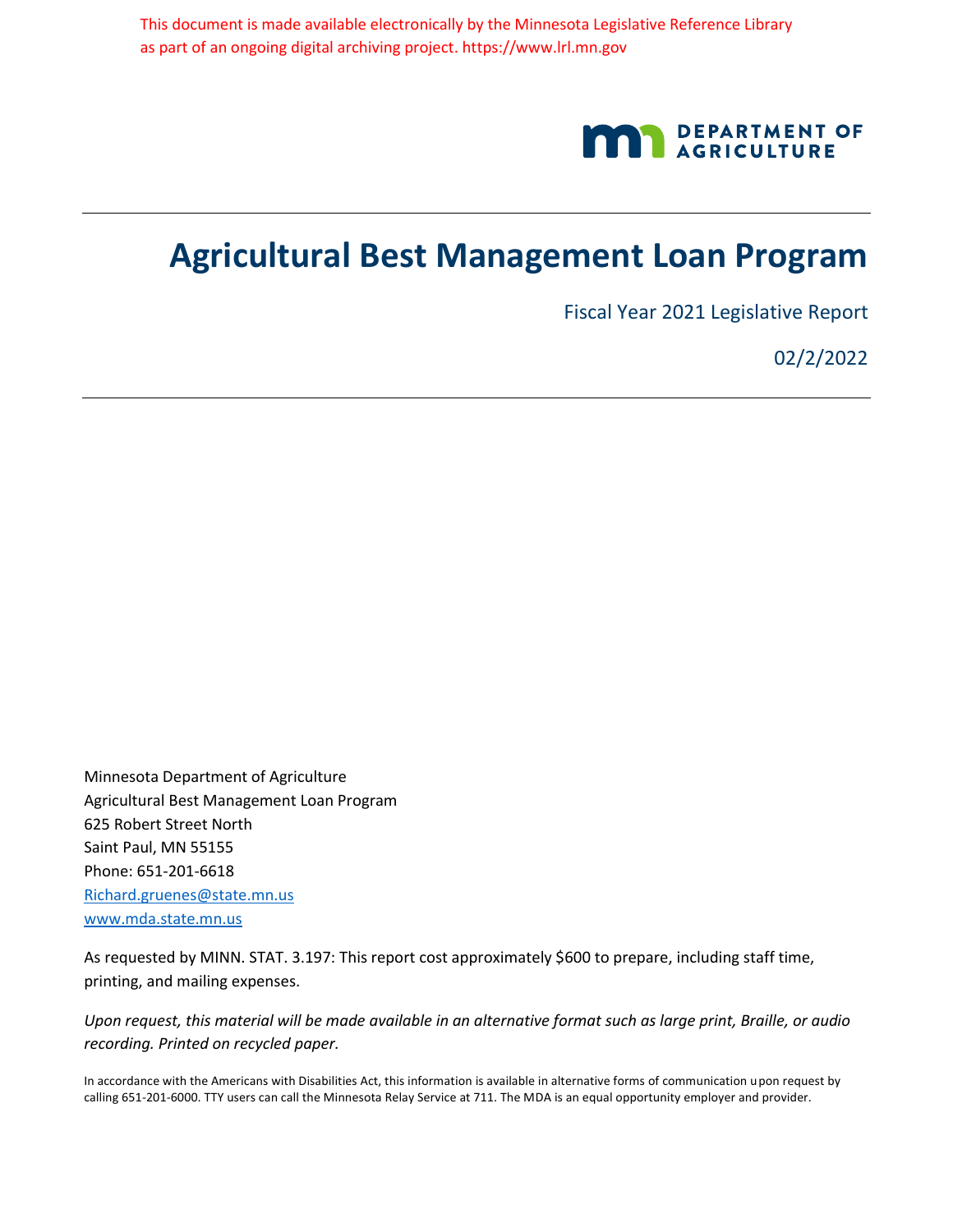## <span id="page-1-0"></span>**Table of Contents**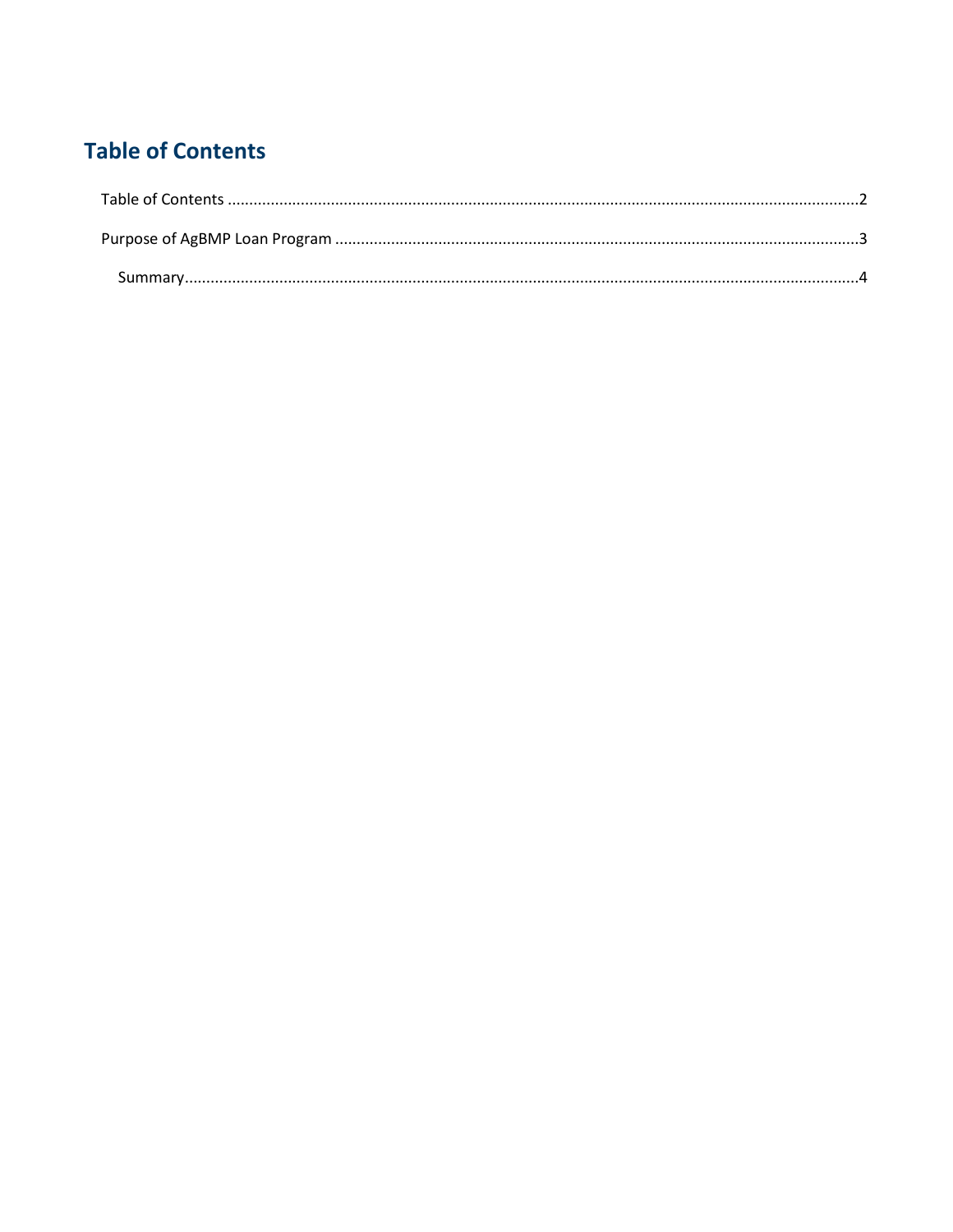## <span id="page-2-0"></span>**Purpose of AgBMP Loan Program**

The purpose of the Minnesota Department of Agriculture's (MDA) Agricultural Best Management Practices (AgBMP) Loan Program is to prevent pollution, improve water quality, and address other local environmental concerns by assisting local government units (LGU) with the implementation of their agricultural and rural components of their Comprehensive Local Water Plans (CLWP), Total Maximum Daily Load (TMDL) Implementation Plans, Wellhead and Sole Source Aquifer Protection Plans and other environmental planning documents.

The AgBMP Loan Program provides loans for projects:

- that prevent or reduce water pollution or as authorized by the funding source,
- that are approved by local governments (Soil and Water Conservation Districts, county government, or joint power organizations), and
- for which a local lending institution (banks, credit unions, Regional Development Commissions, and counties acting as lenders) is willing to guarantee repayment to the MDA and service the borrower's loan.

These local organizations will approve projects, oversee completion, issue and service low interest loans to farmers, agriculture supply businesses, rural landowners, and water quality cooperatives that implement best management practices (BMP) recommended in local water or other environmental plans. Although the primary purpose of the Program is focused on traditional agricultural issues, the Program has been intentionally designed to encompass non-agricultural pollution and other environmental issues in rural Minnesota, such as on-site and decentralized sewage treatment systems, drinking water standards, and riparian stabilization practices. The Program has an adaptable framework to distribute loans for any eligible project from any funding source appropriated to the Program to address exigent circumstances.